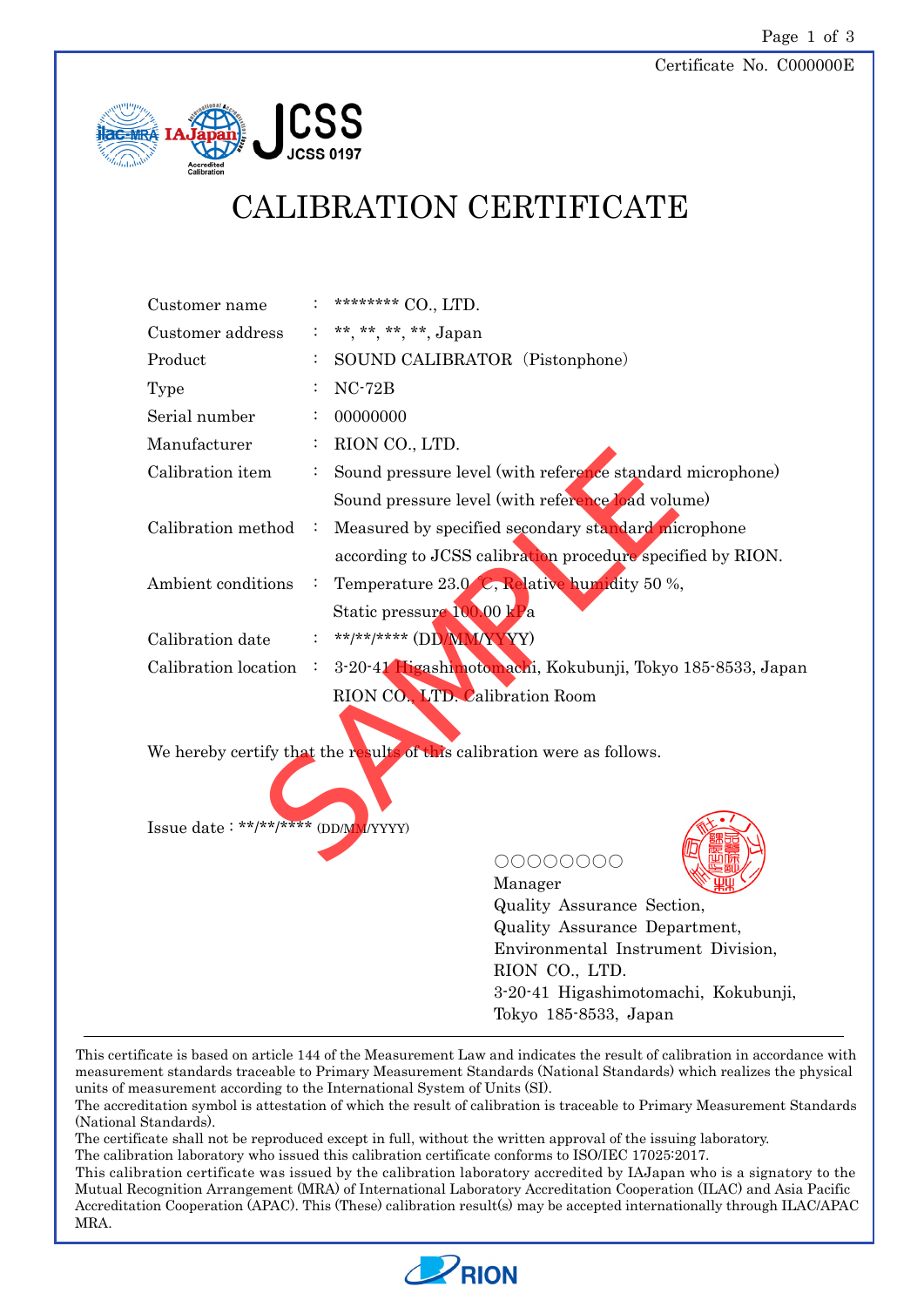Certificate No. C000000E

### CALIBRATION RESULT

#### 1. Sound pressure level (with reference standard microphone)

| Measured  | Expanded                     |  |
|-----------|------------------------------|--|
| Value *1  | Uncertainty $*$ <sup>2</sup> |  |
| 114.12 dB | $0.09$ dB                    |  |

Specified secondary standard microphone: Type : 0000 Serial number : 0000000 Reference Sound pressure  $: 2 \times 10^{-5}$  Pa

2. Sound pressure level (with reference load volume\*3)

For calibration, the referred measured value (Sound pressure level (with reference load volume)) should be used. (See "INSTRUCTION MANUAL" of NC-72B)

|                                                                                   | Sound pressure level (with reference load volume*3).                                                                                                                                                         |  |
|-----------------------------------------------------------------------------------|--------------------------------------------------------------------------------------------------------------------------------------------------------------------------------------------------------------|--|
|                                                                                   | For calibration, the referred measured value (Sound pressure level<br>volume)) should be used. (See "INSTRUCTION MANUAL" of NC/2                                                                             |  |
| Measured                                                                          | Expanded                                                                                                                                                                                                     |  |
| Value *1                                                                          | Uncertainty                                                                                                                                                                                                  |  |
| 114.00 dB                                                                         | $0.09$ dB                                                                                                                                                                                                    |  |
| Reference load volume *3: 960 mm<br>Reference Sound pressure : $2 \times 10^5$ Pa |                                                                                                                                                                                                              |  |
| Coverage factor $k=2$                                                             | Converted value at reference static pressure 101.325 kPa<br>) efines an interval estimated to have a level of confidence of approxin<br>Effective load volume of microphone at reference condition of NC-72B |  |
|                                                                                   |                                                                                                                                                                                                              |  |

- \*1 Converted value at reference static pressure 101.325 kPa
- \*2 Defines an interval estimated to have a level of confidence of approximately 95 %. Coverage factor  $k=2$
- \*3 Effective load volume of microphone at reference condition of NC-72B

Calibration result is the calibration value in ambient conditions (except static pressure) during calibration.

Important:

The sound pressure level of the sound generated by NC-72B depends on the effective load volume of the microphone and static pressure at the time of use.

(See "INSTRUCTION MANUAL" of NC-72B)